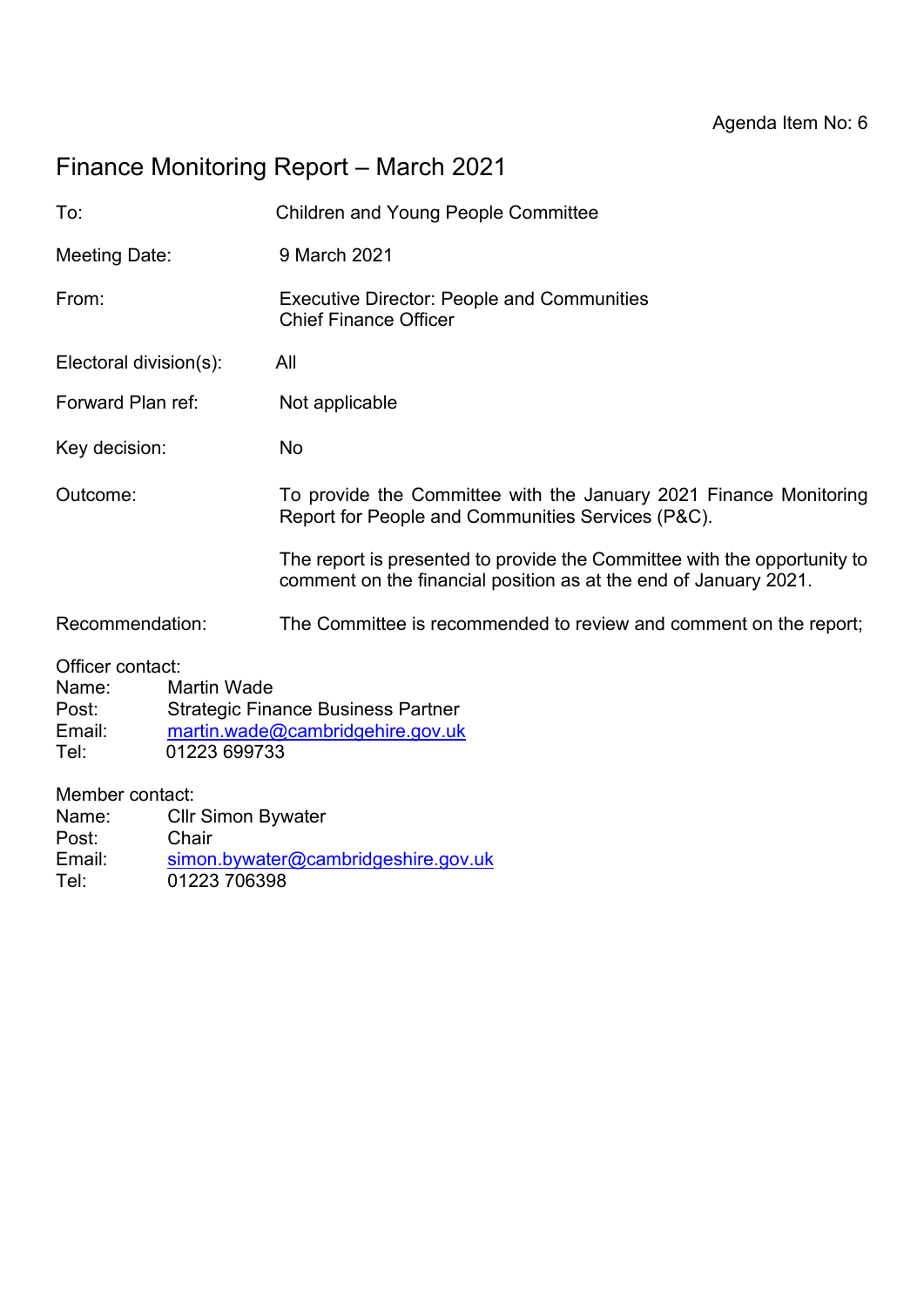## 1. Background

- 1.1 Under the current Virtual Meetings Protocol it has been agreed that the revised Finance Monitoring Report will now be presented at all scheduled substantive meetings of the Children and Young People (CYP) Committee (but not reserve dates) to provide the Committee with the opportunity to comment on the financial position of the services for which the Committee has responsibility.
- 1.2 This report is for the whole of the P&C Service, and as such, not all of the budgets contained within it are the responsibility of this Committee. Members are requested to restrict their attention to the budget lines for which this Committee is responsible, which are detailed in Appendix A, whilst the table below provides a summary of the budget totals relating to CYP Committee:

| .,<br>I<br>۰.<br>×<br>۰. |
|--------------------------|
|--------------------------|

| <b>Forecast</b><br><b>Variance</b><br><b>Outturn to</b><br><b>December</b><br>£000 | <b>Directorate</b>                                                         | <b>Budget</b><br>2020/21<br>£000 | <b>Actual</b><br>2020 to<br><b>January</b><br>£000 | <b>Forecast</b><br><b>Outturn</b><br><b>Variance</b><br>£000 |
|------------------------------------------------------------------------------------|----------------------------------------------------------------------------|----------------------------------|----------------------------------------------------|--------------------------------------------------------------|
| 700                                                                                | <b>Children's Commissioning</b>                                            | 25,864                           | 18,232                                             | 900                                                          |
| $-6$                                                                               | Communities & Safety - Central Integrated<br><b>Youth Support Services</b> | 373                              | $-29$                                              | -6                                                           |
| $-3,014$                                                                           | Children & Safeguarding                                                    | 60,487                           | 48,897                                             | $-3,206$                                                     |
| 2,384                                                                              | Education - non DSG                                                        | 36,039                           | 26,712                                             | 2,670                                                        |
| 11,293                                                                             | Education - DSG                                                            | 67,532                           | 63,822                                             | 12,265                                                       |
| 11,356                                                                             | <b>Total Expenditure</b>                                                   | 190,294                          | 157,634                                            | 12,623                                                       |
| $-11,293$                                                                          | <b>Grant Funding (including Dedicated Schools</b><br>Grant etc.)           | $-82,430$                        | $-77,254$                                          | $-12,265$                                                    |
| 64                                                                                 | Total                                                                      | 107,864                          | 80,380                                             | 358                                                          |

**Please note:** Strategic Management – Commissioning and the Executive Director policy lines cover all of P&C and is therefore not included in the table above.

### 2. Main Issues – Revenue

2.1 The January 2021 Finance Monitoring report is attached at Appendix B. Sections which do not apply to CYP Committee have been highlighted in grey. At the end of January 2021, the overall P&C position shows a revised overspend of £7,656k; around 2.8% of budget. The majority of the reported forecast pressures are as a result of the Covid-19 pandemic. As referenced previously the estimated financial impact on the Council has been submitted to the Ministry of Housing, Communities and Local Government (MHCLG) at regular intervals during the pandemic. As numbers of Covid-19 cases continue to rise these figures remain indicative contingent on the length of disruption into the first quarter or 2021 and the subsequent impact on activity levels, and as such these estimates will continue to be refined as the position becomes clearer.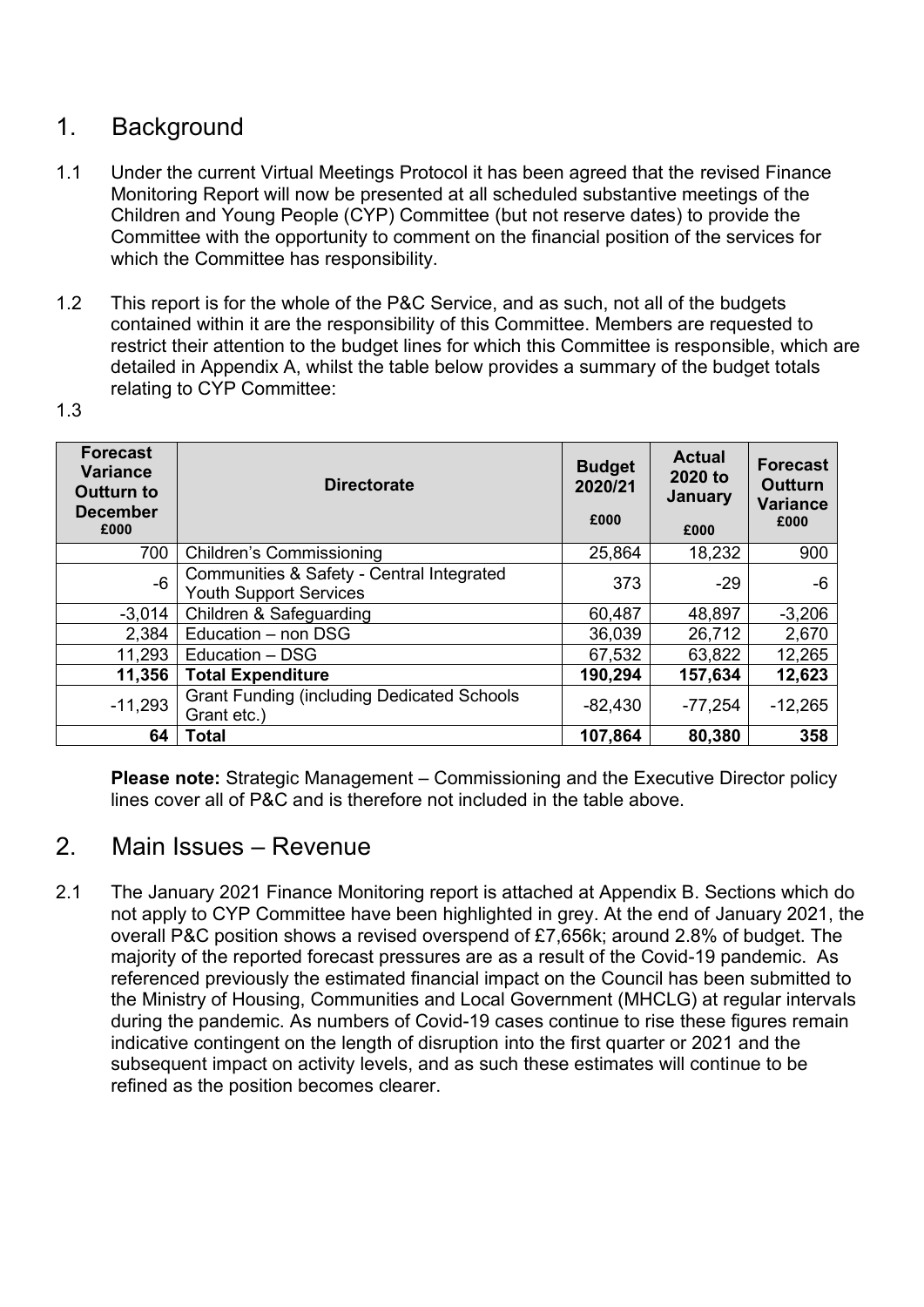A summary of the current significant revenue over and underspends within CYP can be seen below:

- 2.1.1Children in Care Placements Commissioning. As highlighted previously the level of commitments has increased as more complex and therefore costly cases emerge as a result of the continuing Covid-19 pandemic. The revised forecast overspend has now increased to +£900k, although in-year underspends elsewhere within Children's have offset the additional pressure.
- 2.1.2 Strategic Management Children & Safeguarding is currently reporting a revised forecast underspend of -£1,000k. This is a result of a service restructure which has been put on hold, realising an in year saving of -£380k, a further -£500k due to a combination of other posts becoming vacant and recruitment to vacancies taking longer than anticipated in the current climate and an additional -£200k of unapplied social care grant. This has been offset in part by costs of £80k associated with the use of the Grafham Water Centre to provide temporary support to vulnerable young people during the Covid-19 crisis.
- 2.1.3 Children in Care following a further review of commitments, this service is now reporting a revised underspend of -£1,565k in respect of the unaccompanied asylum seeker children (UASC) and Leaving care budgets. An increase in the level of grant received from the Home Office, backdated to 1st April has contributed to the overall improved position. This is alongside the acceleration in the amount of Home Office decisions around asylum claims and the team's progression with Human Rights Assessments. We are also now seeing the full year benefits of the comprehensive review of placements undertaken in 2019/20.
- 2.1.4 The Children's Disability Service continues to forecast an over spend of +£200k. As a result of the Covid-19 pandemic individual care packages for children and young people with the highest level of needs have needed to be increased as they have been unable to attend their special school and/or there is a reduction in their usual care packages due to staff shortages (e.g. staff shielding / isolating) across the short breaks provisions.
- 2.1.5 Adoption has a revised forecast underspend of -£660k. During the 2020/21 financial year, the service has a high number of young people in care turning 18 years old and for the majority of children this will see the allowances paid to their carers ceasing, in line with legislation. The service review on this area of activity to ensure allowances received by carers are in line with children's needs and family circumstances has now been completed and as a result additional savings identified.
- 2.1.6 Safeguarding South continue to report an underspend of -£125k. This is in the main due to the impact of Covid-19 and subsequent restrictions being placed on contact and reduced activities. Some of the under spend is also linked to the implementation of the Family Safeguarding Model and the reduction in case numbers.
- 2.1.7 Strategic Management Education is forecasting a revised -£400k underspend as a result of posts becoming vacant and recruitment to vacancies taking longer than anticipated in the current climate.
- 2.1.8 Education A number of services within Education are forecasting overspends due to loss of income as a result of the Covid-19 pandemic (please see 2.1.12 below). Some areas have been able to deliver services in different ways, or have utilised their staff and/or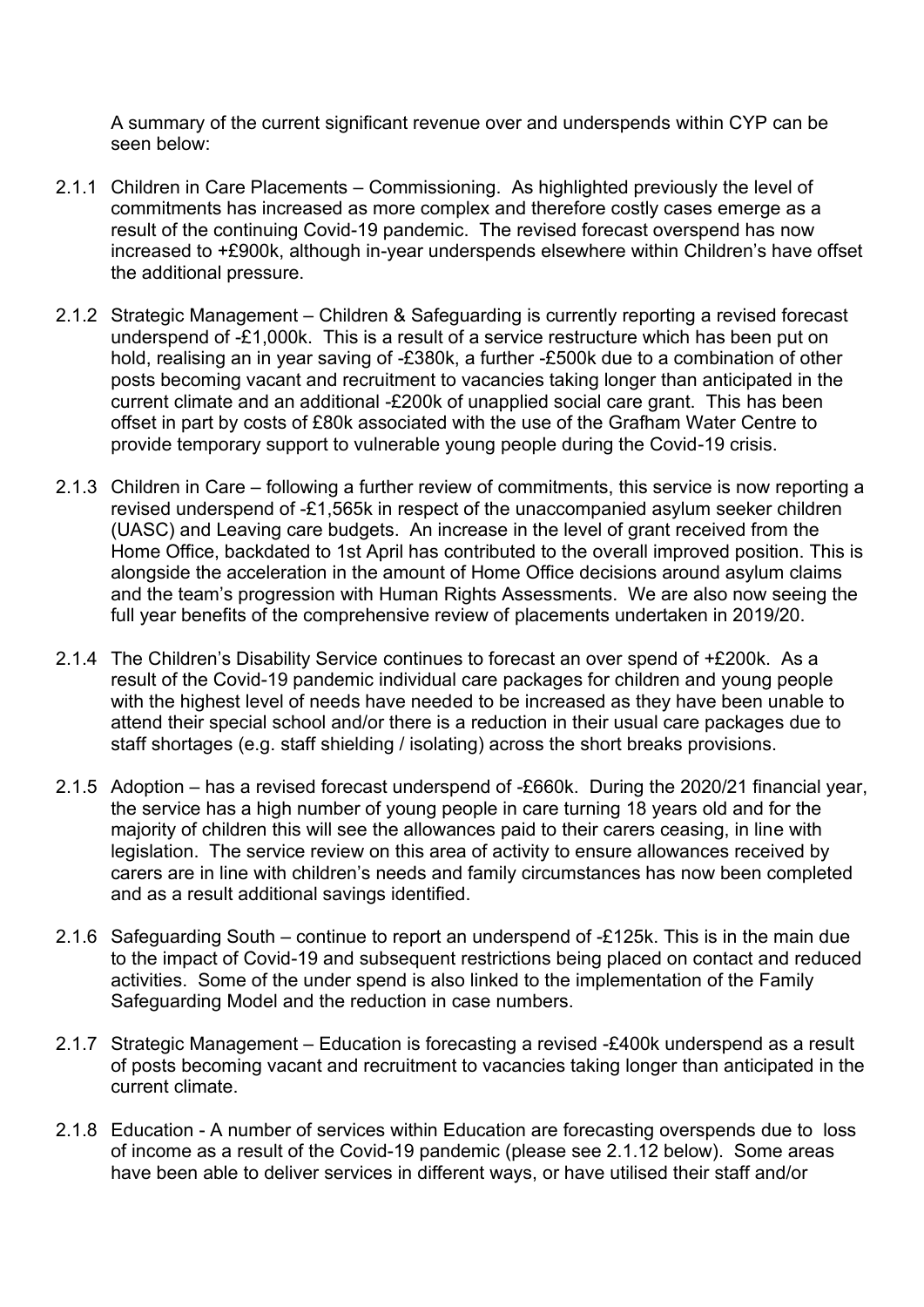building to provide support to other services to mitigate the overall impact. However the overall impact is still significant for many services with a traded element, and may continue to deteriorate further dependent on buying decisions in future terms.

- The Early Years' Service is forecasting a £140k overspend.
- The School Improvement Service is forecasting a £247k overspend.
- The Outdoor Centres are currently forecasting a £1,293k overspend.
- Cambridgeshire Music is forecasting a £237k overspend.
- 0-19 Organisation and Planning *-* the Attendance and Behaviour Service and Education Safeguarding Team are forecasting a combined overspend of £459k. This is offset in part by an underspend of -£131k on the centrally retained growth fund for schools which is part of the Dedicated Schools Grant.
- 2.1.9 Home to School Transport Special is now reporting a revised pressure of £885k. While an increase in pupils receiving SEND Transport of 10% a year has been included within the budget, we have seen an increase in the average cost of transport per pupil more than available budget. This is because of price inflation as well as complexity of need meaning that more pupils require individual taxis, passenger assistants or a specialised vehicle. In two cases, private ambulances have had to be provided due to the severity of the children's medical needs following risk assessments undertaken by health and safety, and insurance colleagues.
- 2.1.10 Children in Care Transport continues to forecast an underspend of £500k in 2020/21. This underspend is as a result of a number of factors including improved procurement and route planning processes, an ongoing reduction in the number of children in care, and reduced spend on contact visits over the summer term due to the majority of these taking place remotely.
- 2.1.11 Dedicated Schools Grant (DSG) Based on current available funding levels compared to the continuing increase in the number of children and young people with an EHCP, and the complexity of need of these young people the underlying pressure on the High Needs Block element of the DSG funded budgets is estimated to be in the region of £12.5m for 2020/21, a deterioration of approximately £1m from previous forecasts. This includes savings in relation to funding devolved to secondary schools through the Behaviour and Attendance Improvement Partnerships (BAIP's) implemented from September and savings because of a number of high cost placements. Due to Covid-19 a number of the remaining savings initiatives have been delayed and as such savings will not be realised until next year; however this may also be at risk as we are predicting increased need post lockdown and children returning to school.
- 2.1.12 Lost Sales, Fees & Charges Compensation A new policy line has been added within the Executive Director section of the FMR to reflect the grant made available from the Ministry of Housing Communities and Local Government (MHCLG) to compensate for lost sales, fees and charges income relating to the pandemic. Local authorities are expected to absorb losses up to 5% of budgeted sales, fees, and charges income, after which the government will reimburse 75p in every pound of relevant losses. P&C have seen significant income losses, particularly in certain Education services, as noted in 2.1.8 above and the Registration service in Communities. Based on the latest forecasts P&C are anticipating compensation of £2.8m to be received.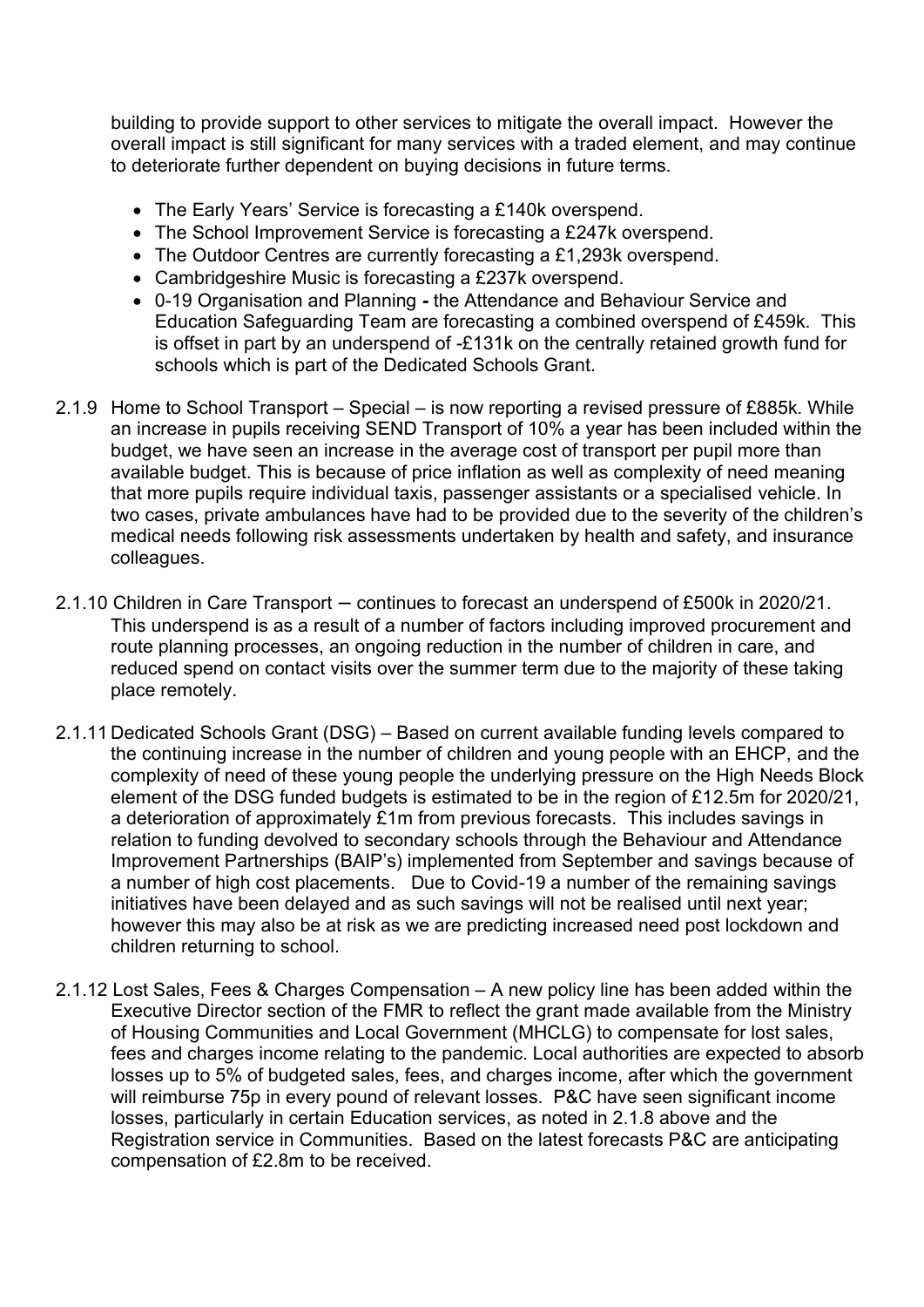# 2.3 Capital

2.3.1 The Capital Programme Board recommended that services include a variations budget to account for likely slippage in the capital programme, as it is sometimes difficult to allocate this to individual schemes in advance. The allocation for P&C's negative budget has been revised and calculated using the revised budget for 2020/21 as below. At this stage of the year the level of slippage is not expected to exceed the revised capital variation budget of £6.5m so to show the impact of overall forecast pressure, the capital variations budget is shown fully utilised.

| <b>Service</b>        | Capital<br>Programme<br><b>Variations</b><br><b>Budget</b><br>£000 | <b>Forecast</b><br><b>Outturn</b><br><b>Variance</b><br>(Jan)<br>£000 | Capital<br>Programme<br><b>Variations</b><br><b>Budget</b><br><b>Used</b><br>£000 | Capital<br>Programme<br><b>Variations</b><br><b>Budget</b><br><b>Used</b><br>% | <b>Revised</b><br><b>Outturn</b><br><b>Variance</b><br>(Jan)<br>£000 |
|-----------------------|--------------------------------------------------------------------|-----------------------------------------------------------------------|-----------------------------------------------------------------------------------|--------------------------------------------------------------------------------|----------------------------------------------------------------------|
| P&C                   | $-6,523$                                                           | 6,523                                                                 | 5,853                                                                             | 89.7%                                                                          | $-670$                                                               |
| <b>Total Spending</b> | $-6,523$                                                           | 6,523                                                                 | 5,853                                                                             | 89.7%                                                                          | $-670$                                                               |

## 3. Alignment with corporate priorities

- 3.1 A good quality of life for everyone There are no significant implications for this priority.
- 3.2 Thriving places for people to live There are no significant implications for this priority.
- 3.3 The best start for Cambridgeshire's children There are no significant implications for this priority.
- 3.4 Net zero carbon emissions for Cambridgeshire by 2050 There are no significant implications for this priority.

### 4. Significant Implications

- 4.1 Resource Implications This report sets out details of the overall financial position of the P&C Service.
- 4.2 Procurement/Contractual/Council Contract Procedure Rules Implications There are no significant implications within this category.
- 4.3 Statutory, Legal and Risk Implications There are no significant implications within this category.
- 4.4 Equality and Diversity Implications There are no significant implications within this category.
- 4.5 Engagement and Communications Implications